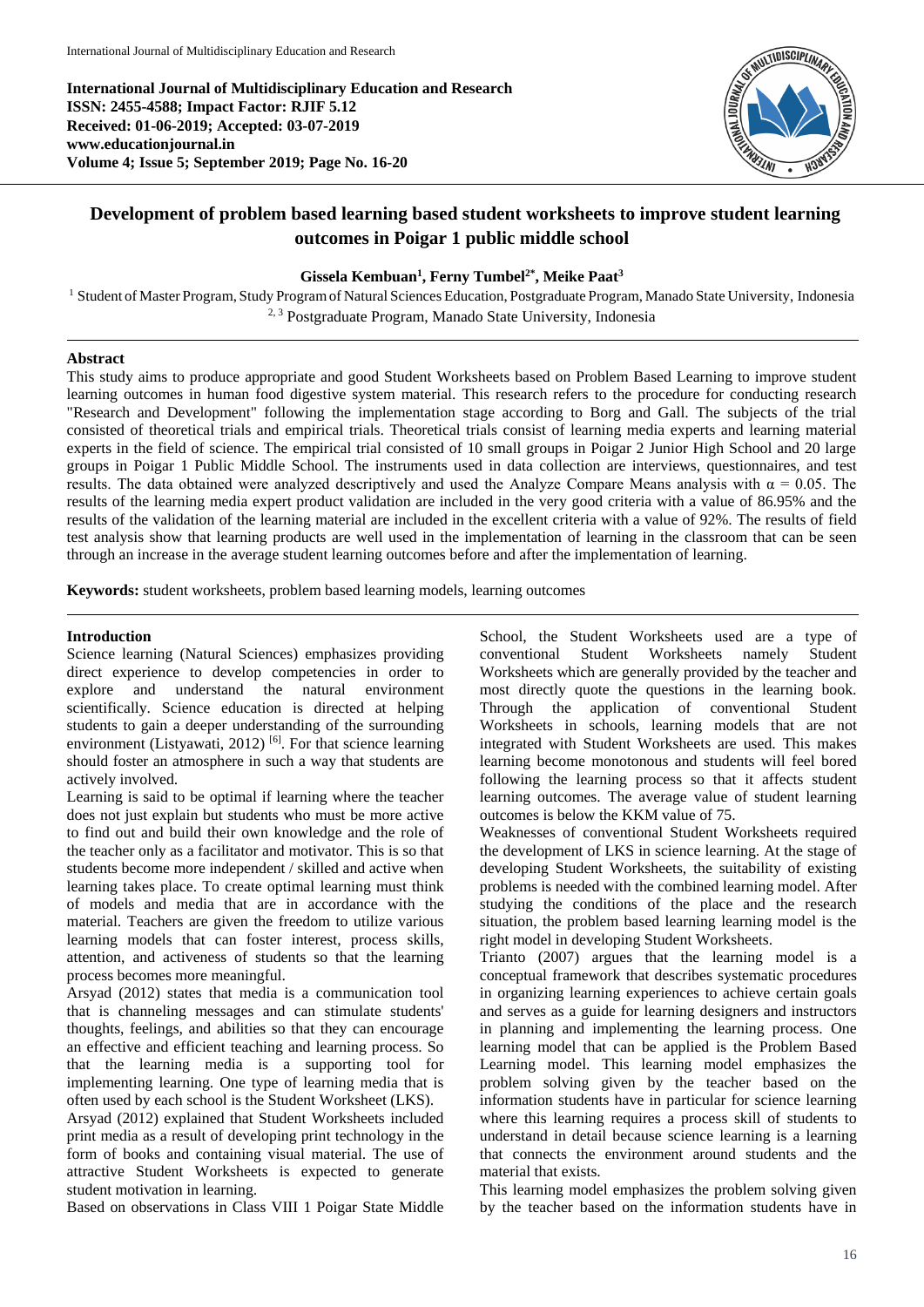particular for science learning where this learning requires a process skill of students to understand in detail because science learning is a learning that connects the environment around students and the material that exists. The purpose of science learning for students is very great where from a learning, students can know the state of the environment around students how to maintain and maintain it. Before starting the learning process in class, students are asked to observe the problem first so that learning is more meaningful for students, meaning that by doing this activity the students know the learning objectives of the science.

The purpose of this research is to develop student worksheets based on problem based learning models on appropriate and good human digestive system material and produce student worksheets based on problem based learning models on human digestive system material that can improve student learning outcomes.

#### **Research Methods**

This research uses research and development methods or "Research and Development"  $(R \& D)$  by following the stages of development research according to Borg and Gall (in Palilingan, 2014) [7]. Following the 7 development steps, namely planning, exploration studies, initial product development, data collection and analysis instruments, validation, revisions based on the results of validation, and product dissemination. The research was conducted at 1 Poigar State Middle School. The research subjects developed problem based learning based worksheets for instructional media experts and learning material experts each with 1 lecturer. 10 students for a small group trial at Poigar 2 Middle School. 20 students from 1 Poigar Public Middle School for large group field trials.

- 1. Planning. Formulation of goals to be achieved by developing and producing appropriate and good student worksheets that can improve student learning outcomes. This stage of development is carried out to produce the initial form of learning devices.
- 2. Exploration Studies. Looking for various information needed related to product development in the form of student worksheets that will be produced in accordance with the applicable curriculum. Carry out observations and surveys in the field to observe directly in order to get various information on the state of the school that is the focus of product development.
- 3. Development of the Initial Form of Product. The activity in this step is to arrange the initial form of the product in the form of a student worksheet. This activity requires the support of expert review and repairs of student worksheets that take place repeatedly.



. **Fig 1:** Expert review procedure to produce the initial product form.

1. Data Collection and Analysis Instrument. Instrument used was interviews, questionnaires, and test results. The data obtained were analyzed descriptively and used the Analyze

Compare Means analysis with  $\alpha = 0.05$ . Test analysis was conducted to test the research hypothesis using Paired Sample T Test statistical analysis where to test the average difference between two paired samples taken from the same population by using SPSS 22 data processing software.

2. Validation. In this stage, product repairs are carried out by experts. Various input from experts in the framework of the product will be better that can be used in research. Field testing is a test of product use against the appropriate target subject.

The design used for the field test was quasi-experimental with the same experimental design as the subject.



**Fig 2:** Subject Design

 $P =$  Population for Research

 $S =$ Sample

 $1 =$  Final observation before intervention

Po = Learning activity before interview

WO = Washing Out (Time to eliminate the effect of the activity before the interview) for one week

 $P1 =$  Learning Activities with Interventions

 $2 =$  Final observation with intervention

#### **His research hypothesis**

Ho: Average Results of the study after learning using LKS products based on the problem based learning model are smaller or equal to the average learning outcomes before learning.

H1: Average The results of the study after learning using LKS products based on the problem based learning model are more greater than the average learning outcomes before learning.

- 1. Revisions Based on Validation Results. This stage is the final revision of the product produced. Products that already exist at this stage are products that can already be defined. The revision is based on field trials.
- 2. Product Desimination. This stage is a step to report products that have been produced at scientific meetings or journals.



**Fig 3:** Proses Validasi Produk.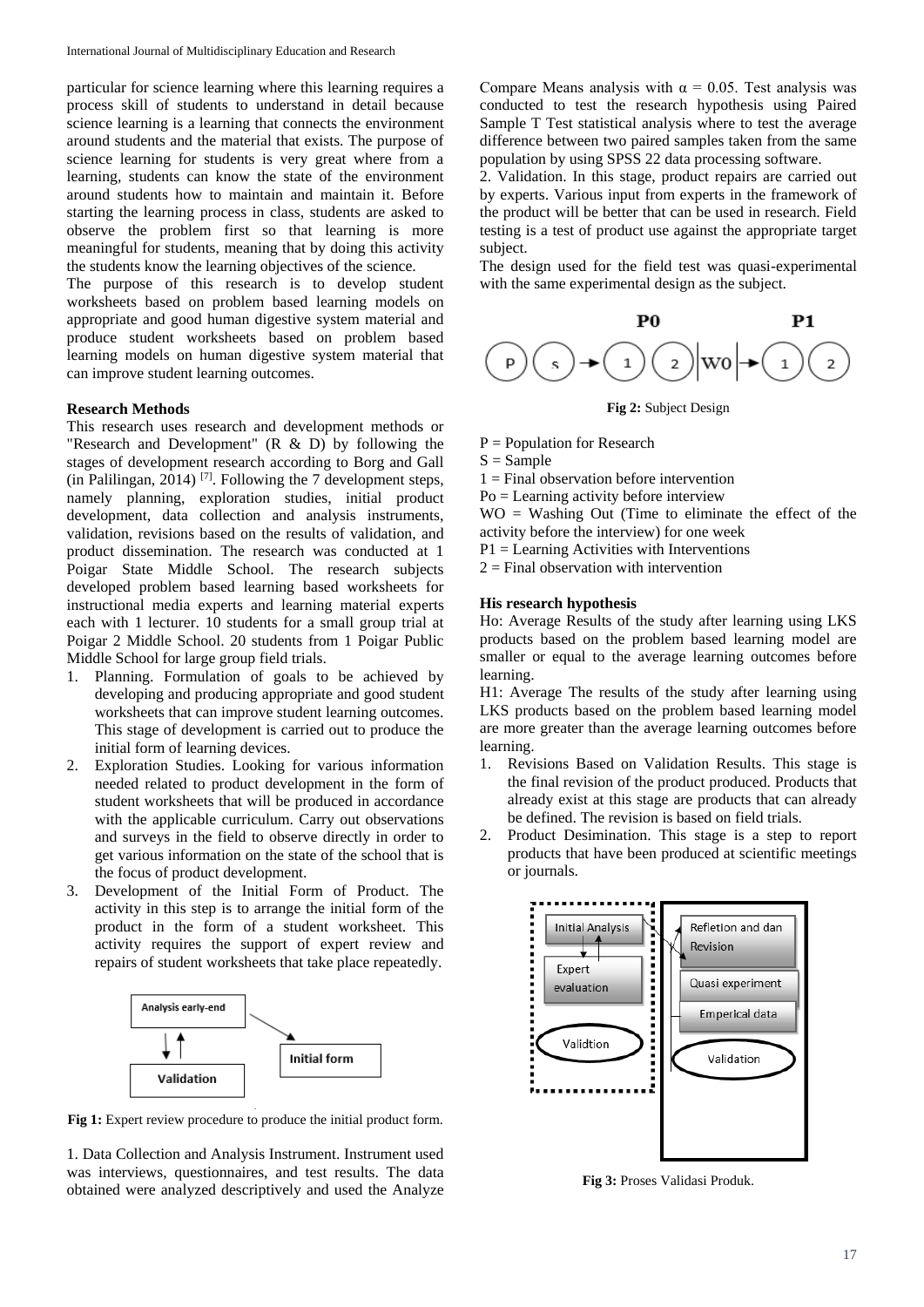#### **Results and Discussion**

### **1. Planning**

Planning is the initial and most important part in the preparation of teaching materials for Student Worksheets. At this stage, planning is carried out to identify the learning objectives achieved and develop student worksheets in the process of learning science in digestive system material in humans by collecting library materials in enriching the contents of the student worksheets used. After the stages of learning planning, product planning stages are carried out which are expected to be able to produce the initial form of learning media in the form of problem based learning based worksheets. This stage is the stage of the realization of the initial form of problem based learning based student worksheets which includes gathering subject matter from various sources, making student worksheets, learning media expert approval, learning media revisions, and publishing products for trials.

## **2. Exploration Studies**

Student worksheets to be compiled using the problem based learning model are preceded by exploration studies. At this stage, preliminary research is carried out to observe the place



**Fig 4:** Preliminary Display of Products and Materials

## **1. Development of the Initial Form of Product**

or the school that will be carried out research. Exploration studies carried out through observation of the school environment and interviews with science subject teachers at the school. Stages of exploratory studies are also carried out to review literature from worksheets and materials used at school. Review supporting theories in developing student worksheets. Therefore, it is necessary to develop teaching materials in the form of LKS that can improve students' abilities or potentials both cognitively, affective, and psychomotor students through problem solving and answer discoveries in learning implementation.

**2. Development of the Initial Form of Product** At this stage the contents of the problem based learning based worksheet are taken from several sources, namely

printed books, the internet in the form of existing journals, then adjusted to the learning objectives to be achieved in accordance with the lesson plan. All material taken from several existing sources is processed into MS-Word to produce problem based learning based worksheets.

# **3. Data Collection and Analysis Instruments**.

The research instrument used was the questionnaire used in this study was an expert learning media questionnaire and expert questionnaire of learning material that was useful in assessing the feasibility of the learning products used. Questionnaire of student responses to learning products produced. This questionnaire is used as one of the instruments in developing student worksheets on digestive system material based on problem based learning models.

Learning outcomes test is an instrument used to measure the success or achievement of learning processes carried out by students in the digestive system material using a problem based learning model. Interview instruments are used in early information about the condition of students and schools through science subject teachers.

Data analysis used the SPSS application to test the normality and and to test the research hypothesis by using Paired Sample T Test statistical analysis where to test the average difference between two paired samples taken from the same population by using SPSS 22 Software data processing. Data obtained from the initial test, that is before the treatment and the final test, which is after treatment is given in learning using student worksheets on digestive system material based on the problem based learning model.

# **4. Validation**

This expert on learning media, assesses the product whether it is appropriate or not suitable. He is a doctor in the field of Biology Education and the courses taught are PPL 1 and are experienced in designing good learning devices. The assessment of learning media experts shown by the continuum line is very strong, which is at the number 86.95%, so it can be concluded that the material expert validator responds positively to the learning product and is included in the criteria very well.

Learning material experts assess the suitability of the material with competency standards, basic competencies, learning objectives, and writing the contents of the material. He is a doctor in the field of Biological Education so it is very feasible to assess basic Biology material, especially material for the digestive system of food. In the continuum line, the assessment of material experts is in a very strong category with 92%, so it can be concluded that material expert validators respond positively to the product learning and included in the criteria very well.

This small group trial was conducted at Poigar 2 Public Middle School. The test subjects were grade 8 with human digestive system material with 10 students. The instrument of data collection used was the student response questionnaire. This small group trial is very important to know the quality in terms of product appearance, material content, and product writing method. in general, out of 10 students who were the subjects of small-scale research provided varied responses to the statements submitted in the student response questionnaire. Data from the small group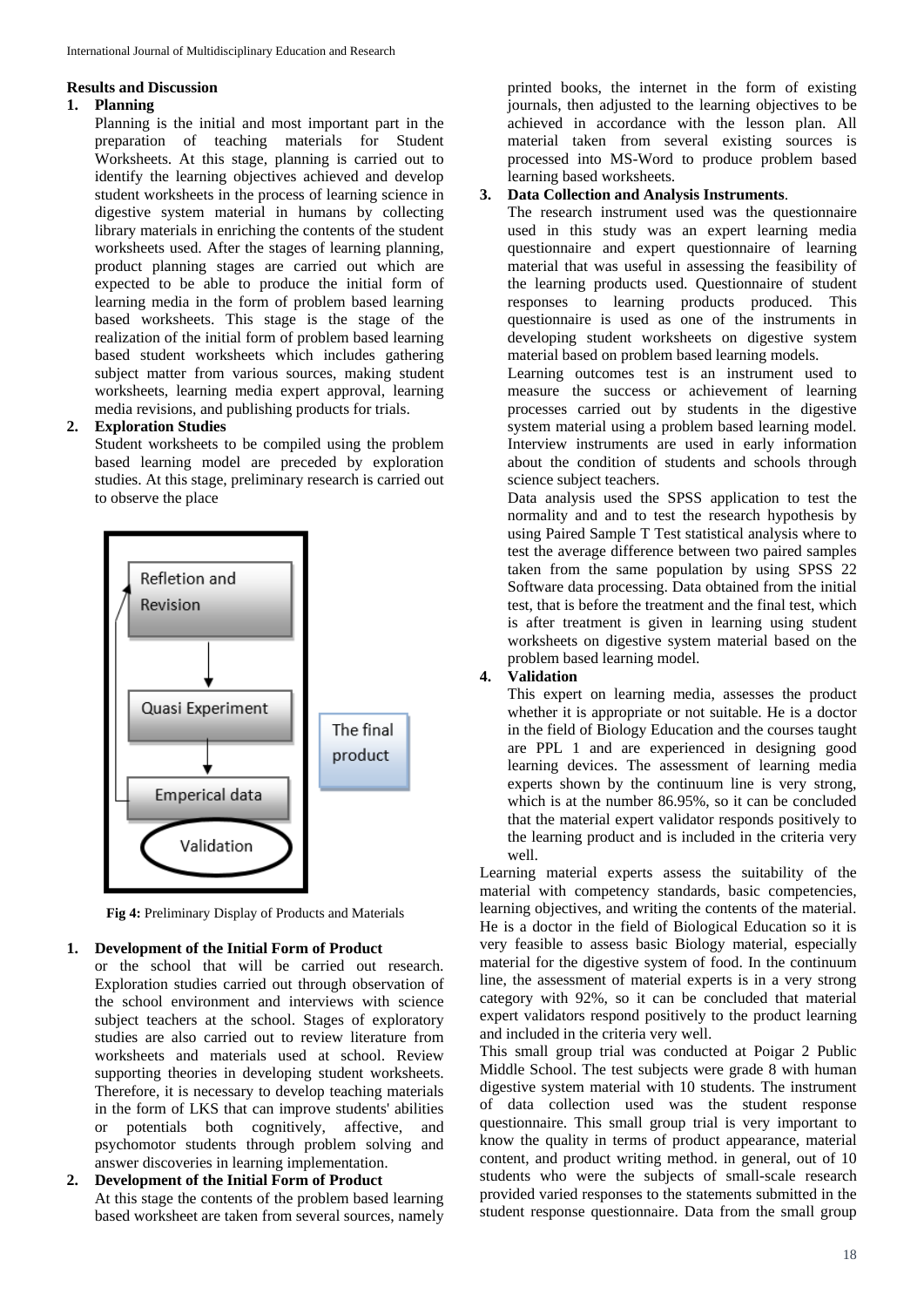validation test results with a percentage of 89.3% so that it can be concluded that students give a positive response to learning products and are included in the criteria very well.

Large group trials to determine the effectiveness of products developed to achieve the expected quality of learning. This research was conducted at Poigar 1 Public Middle School with a total of 20 students in the digestive system material and carried out in 4 meetings.

At the beginning of learning the teacher explains the inquiry learning model and portfolio to students and informs that the results of the assignments, as well as the results of student learning will be included in the portfolio document. These learning outcomes are needed to test hypotheses from the research but before that the learning outcomes data are tested for normal data. Here are the results of the analysis of normal data using SPSS version 22 analysis software.

**Table 1:** Data Normality Test.

|                               | <b>Shapiro-Wilk</b> |    |      |
|-------------------------------|---------------------|----|------|
|                               | <b>Statistic</b>    | Df | Sig. |
| P <sub>1</sub> T <sub>1</sub> | .939                | 20 | .234 |
| P1T <sub>2</sub>              | .942                | 20 | .266 |
| P2T1                          | .943                | 20 | .269 |
| P <sub>2</sub> T <sub>2</sub> | .963                | 20 | .612 |
| P3T1                          | .930                | 20 | .155 |
| P3T <sub>2</sub>              | .908                | 20 | .058 |
| P4T1                          | .948                | 20 | .335 |
| P4T <sub>2</sub>              | .933                | 20 | .178 |

The normal data test results obtained most of the learning outcomes data are at a significance level of more than 0.05, so it can be concluded that the dat is normally distributed (P1T2, P2T1, P2T2, P4T1, and P4T2 P1T1, P3T1, and P3T2). After testing the normality of the data, the next step is to compare the average learning outcomes to test the research hypothesis. The following are the results of hypothesis testing analysis using SPSS version 22 using comparative analysis (Analyze Compare Means).

Based on the learning outcomes data obtained from the study, it can be seen the comparison of the average learning outcomes in each test given in each meeting. Hypothesis acceptance criteria if Sig. (2-tailed) smaller than 0.05 so Ho is rejected and H1 is accepted. If Sig. (2-tailed) greater than 0.05 so Ho is accepted and H1 is rejected.

Comparison of the significance values obtained in the first pair of meetings that did not use learning products was 0.121> 0.05 so that H0 was accepted and rejected H1. At the first meeting using learning without products does not have an effect because the significance value is far above the specified significance value.

In general, at meetings 2, 3 and 4 the significance value is far below 0.05, so H0 is rejected and accepts H1. Showing learning products used can have a significant influence in improving student learning outcomes. The comparison results between meetings after learning (Postest results) using products and not using products in pairs 5, 6, and 7 obtained significance values below 0.05. The difference in average learning outcomes using higher products while those who do not use the product is lower because the significance value shows a significance value of less than 0.05. While the comparison of learning outcomes after learning using products in pairs 8, 9 and 10 does not indicate a significant effect because the values obtained are above 0.05. This means that the products used have the

same effect, which can improve student learning outcomes

**Table 2**

|         |                                                               | Т         | $Sig. (2-tailed)$ |
|---------|---------------------------------------------------------------|-----------|-------------------|
| Pair 1  | P1T1 - P1T2                                                   | $-1.622$  | .121              |
| Pair 2  | P <sub>2T1</sub> - P <sub>2T2</sub>                           | $-8.222$  | .000              |
| Pair 3  | P3T1 - P3T2                                                   | $-9.866$  | .000              |
| Pair 4  | P4T1 - P4T2                                                   | $-8.771$  | .000              |
| Pair 5  | P1T2 - P2T2                                                   | $-7.229$  | .000              |
| Pair 6  | P1T2 - P3T2                                                   | $-11.959$ | .000              |
| Pair 7  | P1T2 - P4T2                                                   | $-13.154$ | .000              |
| Pair 8  | P2T2 - P3T2                                                   | $-1.077$  | .295              |
| Pair 9  | P <sub>2</sub> T <sub>2</sub> - P <sub>4</sub> T <sub>2</sub> | $-2.513$  | .021              |
| Pair 10 | P3T2 - P4T2                                                   | $-1.795$  | .089              |



**Fig 5:** Average Student Learning Outcomes at each meeting.

The application of learning using the problem based learning model can help students to explore and find and solve their own problems from concepts related to subject matter. Finding and solving problems themselves will make the learning process more meaningful, meaningfulness will deepen the memory and understanding of the material being studied so that it will have a positive impact on student learning outcomes.

The results of this study are relevant to research conducted by previous researchers who used LKS based on problem based learning models. research conducted by (Heri Setyanto,  $2015$ ) <sup>[5]</sup> on the Development of Student Worksheets in Learning Based on Problem Based Learning. The results of this study indicate that PBL-based Science Student Worksheets that have been developed are declared feasible with a percentage of eligibility of 91.88%.

Pratiwi's research  $(2013)$  [8] on the development of Integrated Science Student Worksheets based on educational games on the theme of environmental pollution and health through Lesson Study. Research on Student Worksheets has also been conducted by Arafah *et al*. (2012) [1] which states that developing Worksheets Students based on critical thinking on animalia themes can improve student learning outcomes and activities. Similar research has also been carried out by Astuti & Setiawan (2013) <sup>[2]</sup>, which is about developing Student Worksheets based on a guided inquiry approach in cooperative learning on heat. The study shows that the use of Student Worksheets based on inquiry approaches can improve student learning outcomes. Herlin Nur Hanifah  $(2012)$ <sup>[4]</sup>, the research was carried out entitled "Development of Teaching Materials in the Form of Student Worksheets (Problem-Based) on Problem Solving in the Set Material for Class VII Middle School". Research carried out using the ADDIE development model with the aim of the